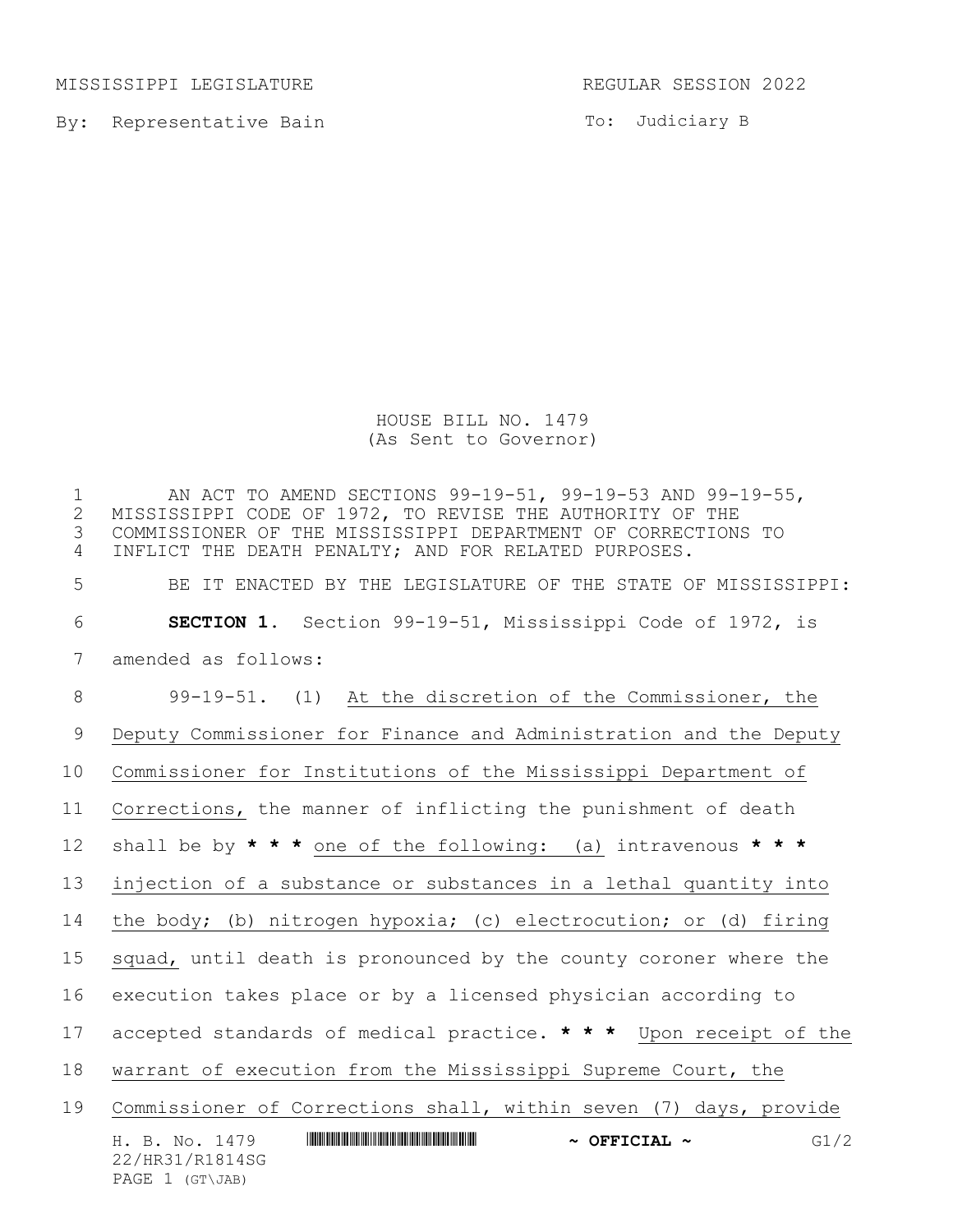written notice to the condemned person of the manner of execution. It is the policy of the State of Mississippi that intravenous injection of a substance or substances in a lethal quantity into the body shall be the preferred method of execution.

**\* \* \***

 ( **\* \* \***2) The Commissioner of Corrections has the authority and discretion to select and obtain the substances and the means necessary to carry out an execution, and may adopt and promulgate rules and regulations as the Commissioner deems necessary to administer and implement the provisions of this section.

 ( **\* \* \***3) (a) The Commissioner of Corrections shall select an execution team to assist the State Executioner and his deputies. **\* \* \*** The execution team shall consist of those persons, **\* \* \*** including all medical personnel, who provide direct support for the administration of lethal chemicals **\* \* \*** , those individuals involved in assisting in the execution in any capacity **\* \* \*** and those personnel assigned to specific duties related to an execution.

 (b) For the purposes of this section, "supplier of lethal injection chemicals" means a supplier or suppliers of lethal injection chemicals located within the State of Mississippi.

 (c) The identities of the State Executioner and his deputies, all members of the execution team, a supplier of lethal injection chemicals, and **\* \* \*** those witnesses listed in Section

H. B. No. 1479 **. HRINING CONSUMING THE REAL PROPERTION A** 22/HR31/R1814SG PAGE 2 (GT\JAB)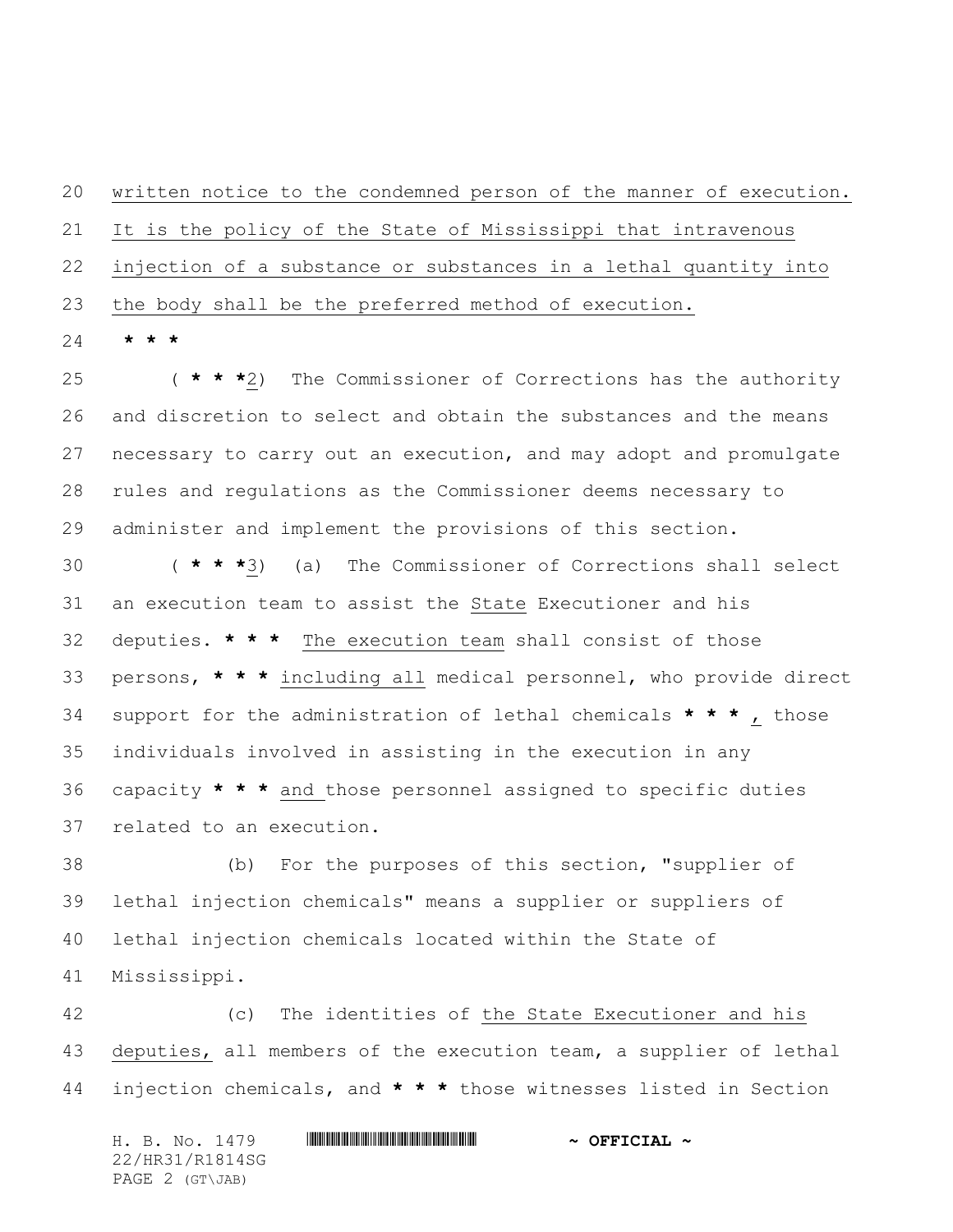99-19-55(2) who attend as members of the victim's family or designated by the condemned **\* \* \*** person shall at all times remain confidential, and the information is exempt from disclosure under the provisions of the Mississippi Public Records Act of 1983.

 ( **\* \* \***4) Notwithstanding any provision of law to the contrary, any portion of any record of any kind that could identify a person as being a current or former State Executioner, his or her deputies, a member of an execution team **\* \* \***, a current or former supplier of lethal injection chemicals, or those witnesses listed in Section 99-19-55(2) who attend as members of the victim's family or designated by the condemned **\* \* \*** person, shall at all times be confidential, exempt, and protected from disclosure, but the remainder of the record shall not be protected unless otherwise provided by law. A court shall preserve the secrecy of all confidential and exempt information described in this section by reasonable means, which may include granting protective orders, holding in-camera hearings, sealing the records of the action, and ordering any person involved in the litigation not to disclose such information without prior court approval.

 ( **\* \* \***5) Notwithstanding any provision of law to the contrary, if the State Executioner, his or her deputies, a member of the execution team or supplier of lethal injection chemicals is licensed by a board or department, the licensing board or department shall not censure, reprimand, suspend, revoke, or take any other disciplinary action against the person's license because

H. B. No. 1479 **. HRINING CONSUMING THE REAL PROPERTION A** 22/HR31/R1814SG PAGE 3 (GT\JAB)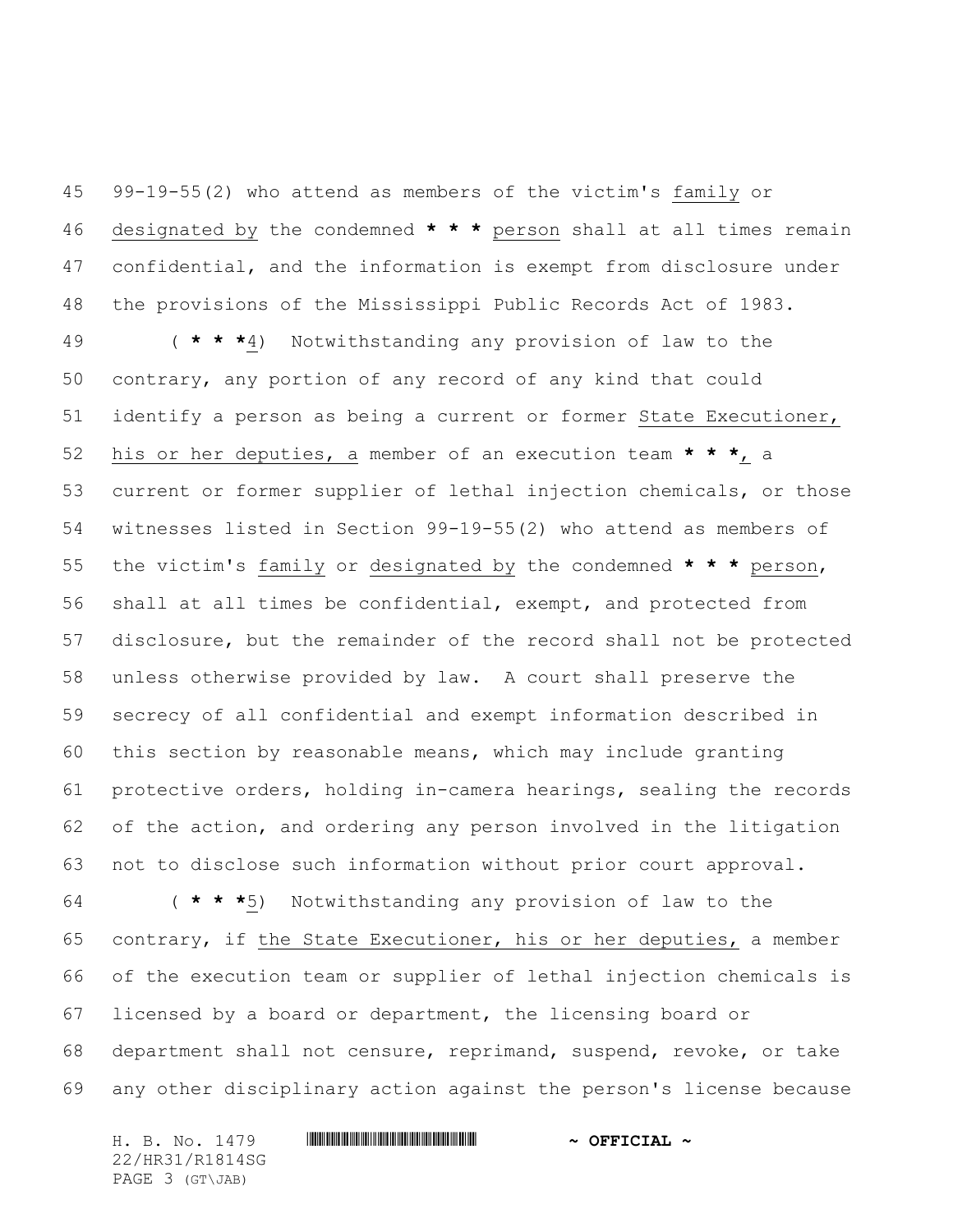the person participated in a lawful execution. Any person or institution assisting with or participating in carrying out an execution in accordance with this statute shall be presumed to be acting in good faith. Any person or institution acting in good faith in connection with carrying out an execution shall be immune from any liability, civil or criminal, that might otherwise be incurred or imposed. The State Executioner and his deputies, and all members of the execution team perform their respective functions as official duties on behalf of the state or any agency of the state.

 **SECTION 2.** Section 99-19-53, Mississippi Code of 1972, is amended as follows:

 99-19-53. (1) The Governor shall appoint the State Executioner who shall serve at the pleasure of the Governor and until his successor shall have been duly appointed to replace him.

 (2) The State Executioner, or his duly authorized representative, shall supervise and inflict the punishment of death as the same is hereby provided. All duties and necessary acts pertaining to the execution of a convict shall be performed by the Commissioner of Corrections except where such duties and actions are vested in the State Executioner. The State Executioner shall receive for his services in connection therewith compensation in the sum of Five Hundred Dollars (\$500.00) plus all 93 actual and necessary expenses for each such execution, to be paid 94 by the county where the crime was committed. The county of

H. B. No. 1479 **. HRINING CONSUMING THE REAL PROPERTION A** 22/HR31/R1814SG PAGE 4 (GT\JAB)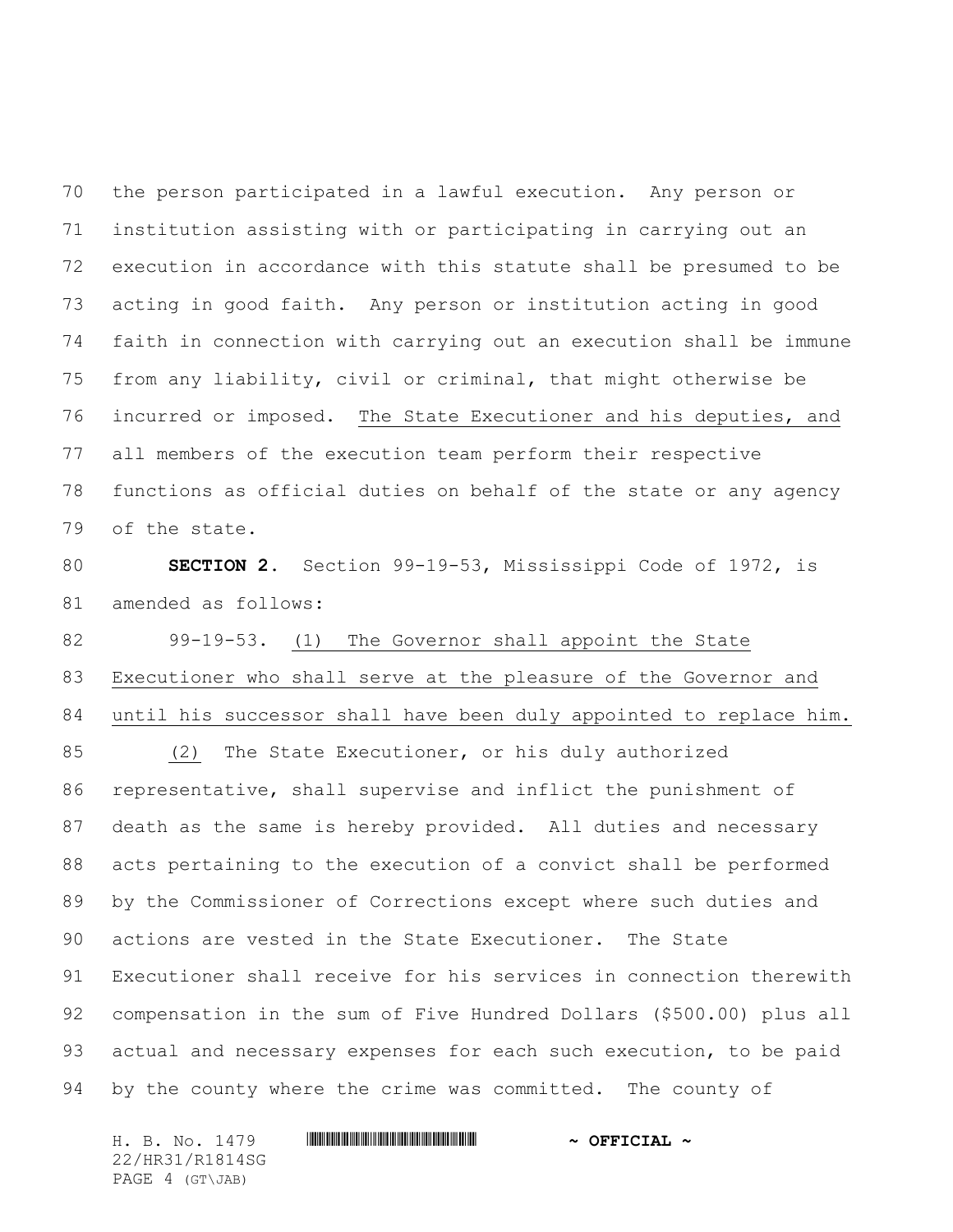conviction shall likewise pay the fees of the attending physician or physicians in attendance. The State Executioner may appoint not more than two (2) deputies who shall be paid One Hundred Fifty Dollars (\$150.00) per execution and mileage as authorized by law, 99 to be paid by the county where the crime was committed, to assist in the infliction of the punishment of death. The Executioner may 101 appoint such other assistants as may be required; however, such assistants shall not be entitled to compensation or travel expenses. The State Executioner and his deputies may waive compensation, per diem or travel expenses.

 (3) Any infliction of the punishment of death by administration of the required lethal substance or substances in the manner required by law shall not be construed to be the practice of medicine or nursing. Any pharmacist is authorized to dispense drugs to the State Executioner or the Commissioner of the Mississippi Department of Corrections without a prescription for the purpose of this chapter.

 (4) The State Executioner shall be custodian of all equipment and supplies involved in the infliction of the death penalty. All expenses for the maintenance and protection of the property, together with operating expenses, which as a practical matter cannot be allocated to the county of conviction, shall be paid out of funds designated by law for that purpose or out of the general support fund of the Mississippi Department of Corrections.

H. B. No. 1479 \*HR31/R1814SG\* **~ OFFICIAL ~** 22/HR31/R1814SG PAGE 5 (GT\JAB)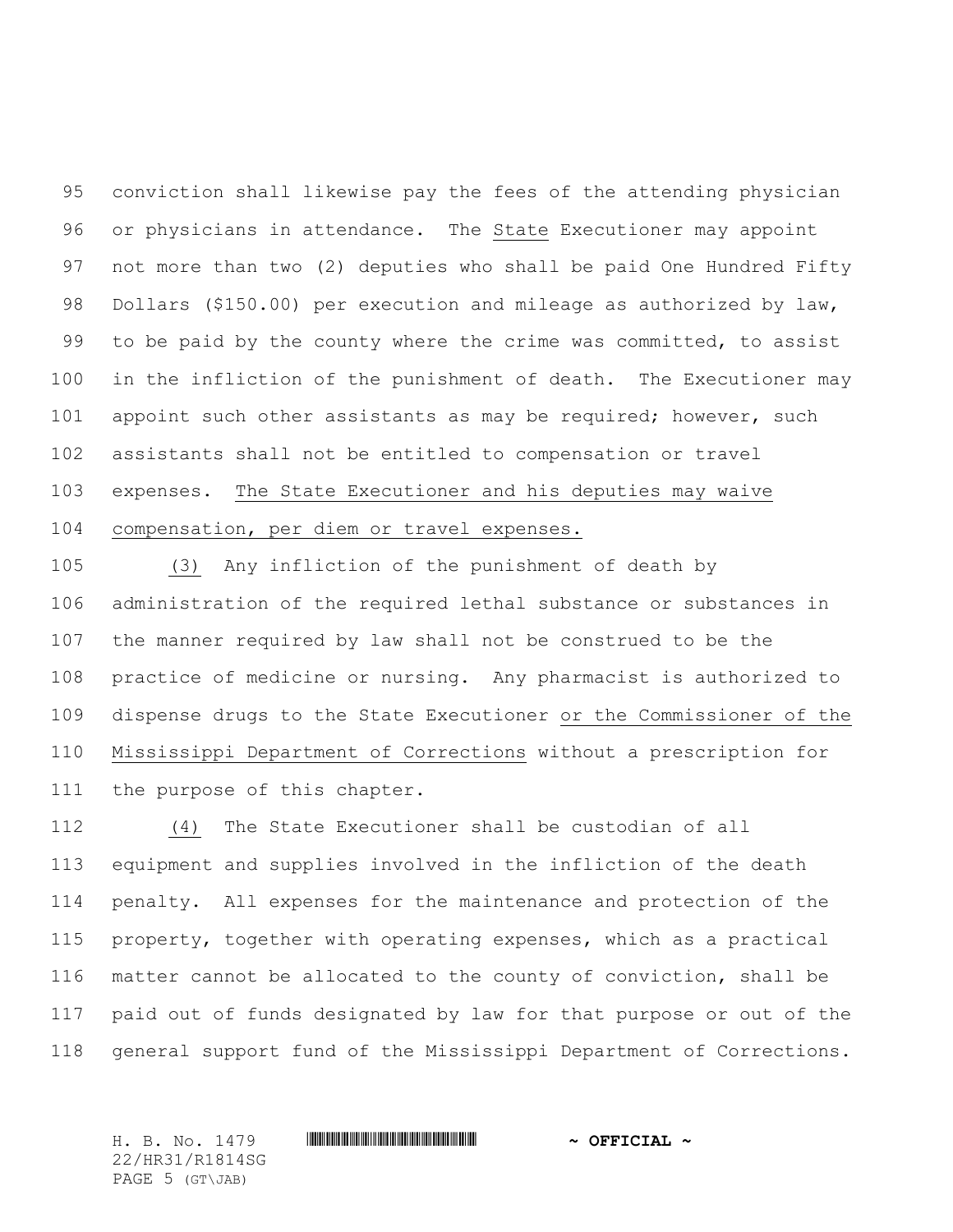(5) The State Executioner shall receive the per diem compensation authorized in Section 25-3-69 in addition to actual and necessary expenses, including mileage as authorized by law, 122 for each day, not to exceed three (3) days each month, spent in maintaining the equipment and supplies involved in the infliction of the death penalty or preparing for an execution which does not occur. Such payments shall be paid out of funds designated by law for that purpose or out of the general support fund of the Mississippi Department of Corrections.

**\* \* \***

 **SECTION 3.** Section 99-19-55, Mississippi Code of 1972, is amended as follows:

 99-19-55. (1) Whenever any person shall be condemned to suffer death for any crime for which such person shall have been convicted in any court of any county of this state, such punishment shall be inflicted at 6:00 p.m. or as soon as possible thereafter within the next twenty-four (24) hours at an appropriate place designated by the Commissioner of the Mississippi Department of Corrections. **\* \* \*** All male persons convicted of a capital offense wherein the death sentence has been imposed shall be immediately committed to the Department of Corrections and transported to the maximum security cell block **\* \* \***. All female persons convicted of a capital offense wherein the death sentence has been imposed shall be immediately committed to the Department of Corrections and housed in an

H. B. No. 1479 **. HRINING CONSUMING THE REAL PROPERTION A** 22/HR31/R1814SG PAGE 6 (GT\JAB)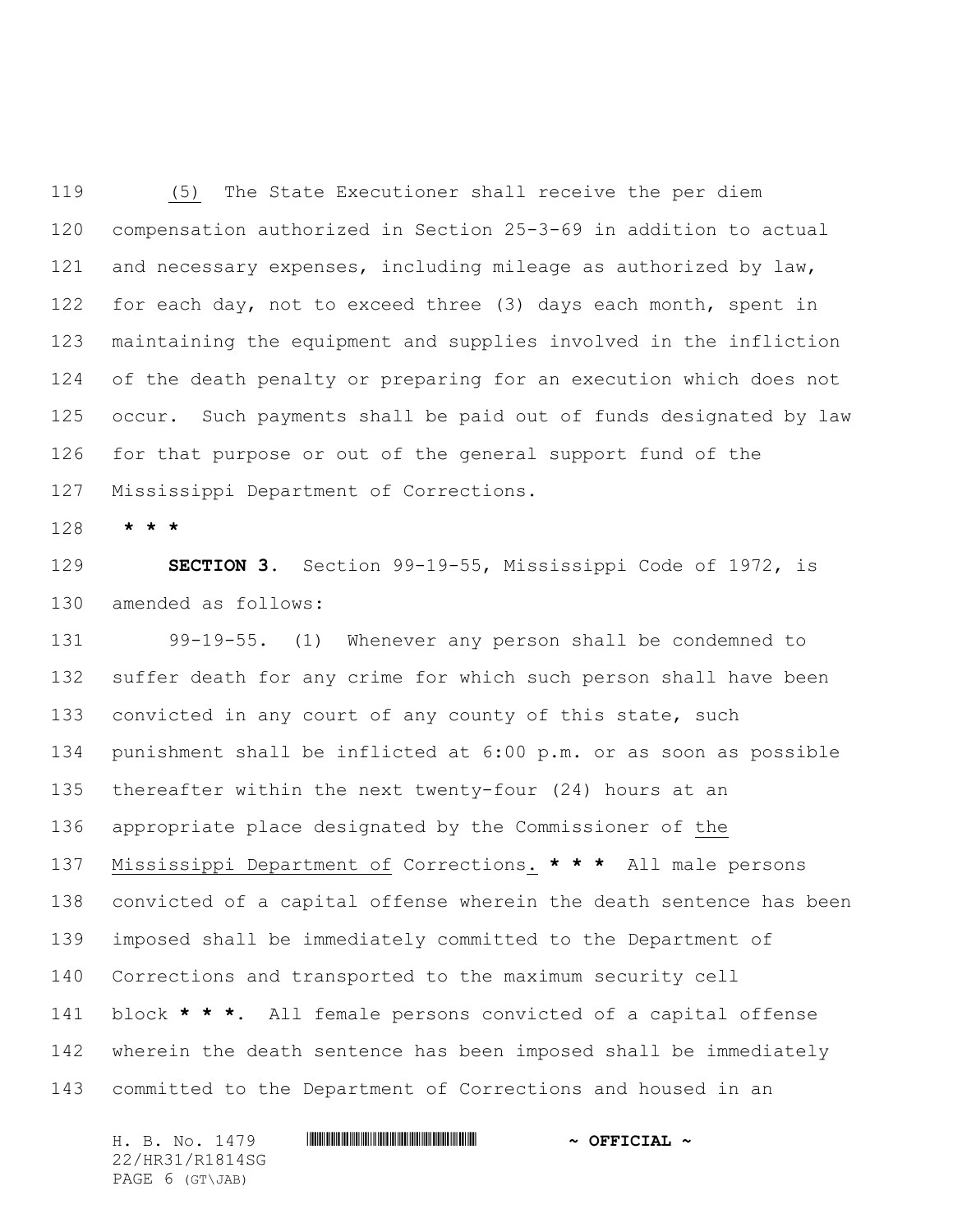appropriate facility designated by the Commissioner of the Mississippi Department of Corrections. Upon final affirmance of the conviction, the punishment shall be imposed in the manner provided by law. The State Executioner or his duly authorized deputy shall supervise and perform such execution.

 (2) When a person is sentenced to suffer death in the manner provided by law, it shall be the duty of the clerk of the court to deliver forthwith to the Commissioner of Corrections a warrant for the execution of the condemned person. It shall be the duty of the commissioner forthwith to notify the State Executioner of the date of the execution and it shall be the duty of the said State Executioner, or any person deputized by him in writing, in the event of his physical disability, as hereinafter provided, to be 157 present at such execution, to perform the same, and have general supervision over said execution. In addition to the above designated persons, the Commissioner of Corrections shall secure 160 the presence at such execution of the sheriff, or his deputy, of the county of conviction, at least one (1) but not more than two (2) physicians or the county coroner where the execution takes place, and bona fide members of the press, not to exceed eight (8) 164 in number, and at the request of the condemned, such ministers of the gospel, not exceeding two (2), as said condemned person shall name. The Commissioner of Corrections shall also name to be present at the execution such **\* \* \*** members of the execution team deemed by him or her to be necessary to insure proper security.

22/HR31/R1814SG PAGE 7 (GT\JAB)

## H. B. No. 1479 **. HRINING CONSUMING THE REAL PROPERTION A**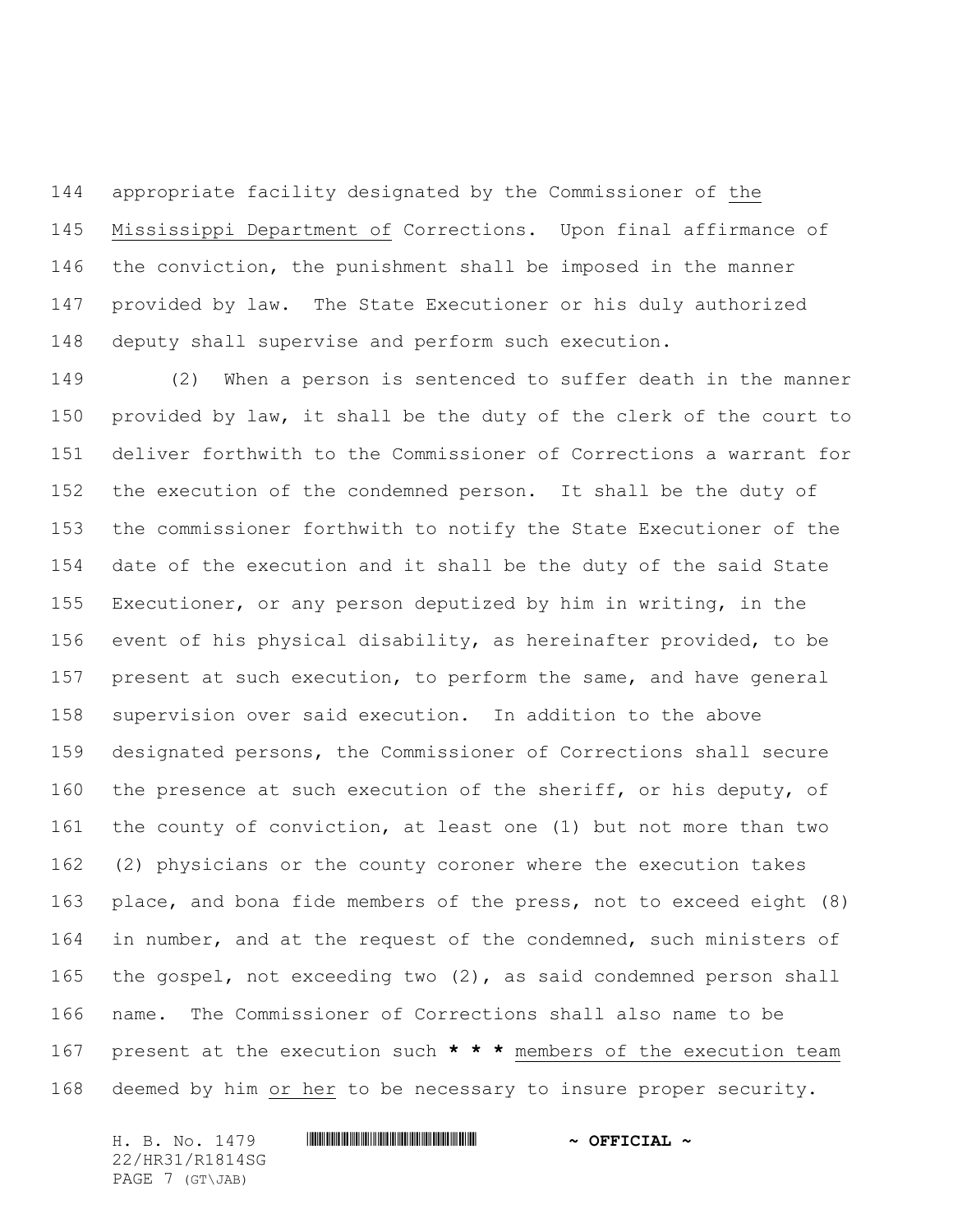No other persons shall be permitted to witness the execution, except the commissioner may permit the condemned person to designate two (2) **\* \* \*** witnesses, if they so request and two (2) members of the victim's **\* \* \*** family as witnesses, if they so request. Provided further, that the Governor may **\* \* \*** designate two (2) additional persons of good and reputable character to witness an execution. No person shall be allowed to take photographs or other recordings of any type during the execution. 177 The absence of the sheriff, or deputy, after due notice to attend, shall not delay the execution.

 (3) **\* \* \*** The Commissioner of Corrections, or his duly authorized representative, and the physician or physicians or county coroner who witnessed such execution shall prepare and sign officially a certificate setting forth the time and place thereof and that such **\* \* \*** condemned person was then and there executed in conformity to the sentence of the court and the provisions of Sections 99-19-51 through 99-19-55, **\* \* \*** which certificate shall be filed with the clerk of the court where the conviction of the criminal was had, and the clerk shall subjoin the certificate to the record of the conviction and sentence.

 (4) The body of the person so executed shall be released immediately by the State Executioner, or his duly authorized 191 representative, to the relatives of the dead person, or to such friends as may claim the body. The Commissioner of the Mississippi Department of Corrections shall have sole charge of

H. B. No. 1479 **. HRINING CONSUMING THE REAL PROPERTION A** 22/HR31/R1814SG PAGE 8 (GT\JAB)